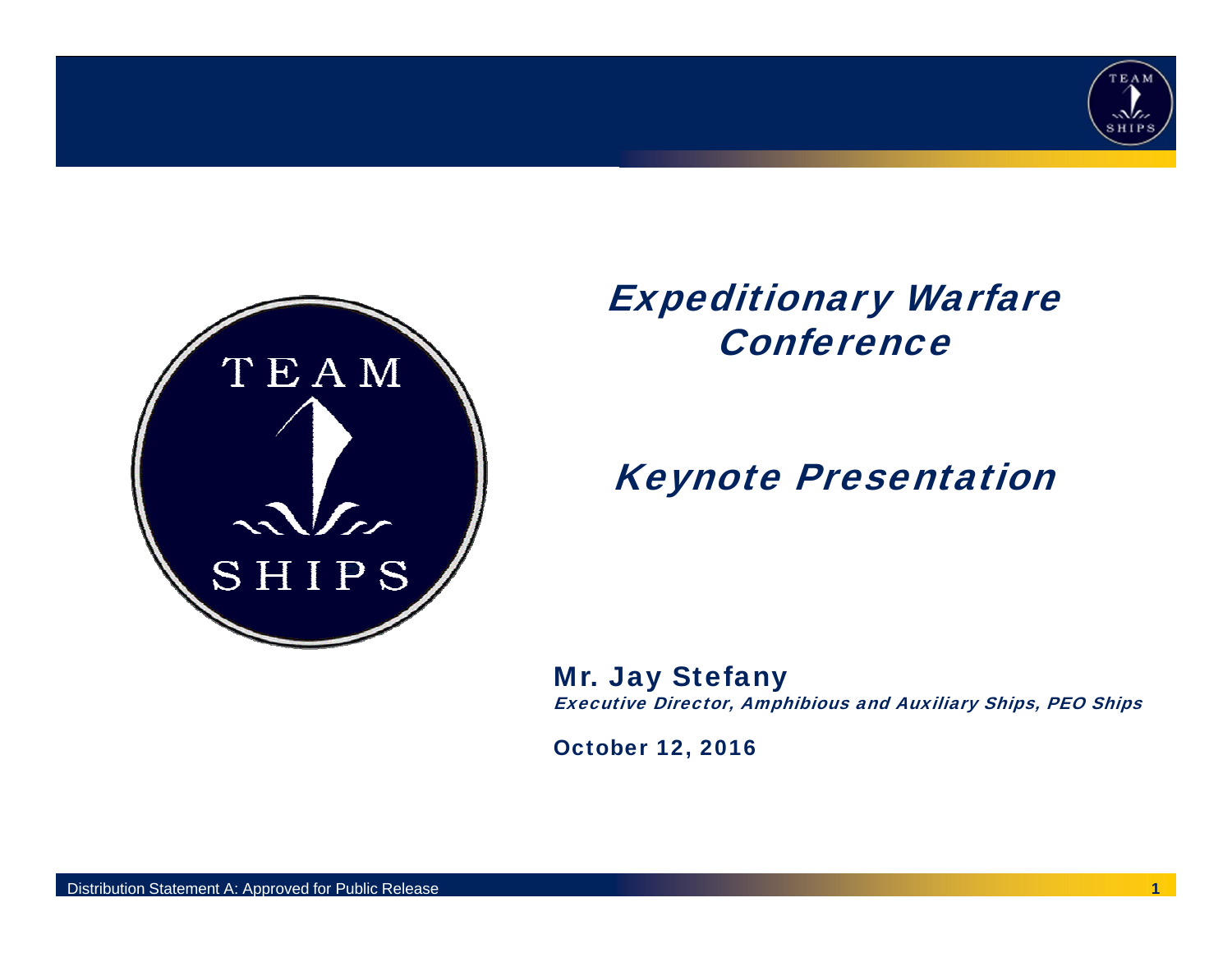## Global Engagement on a Daily Basis

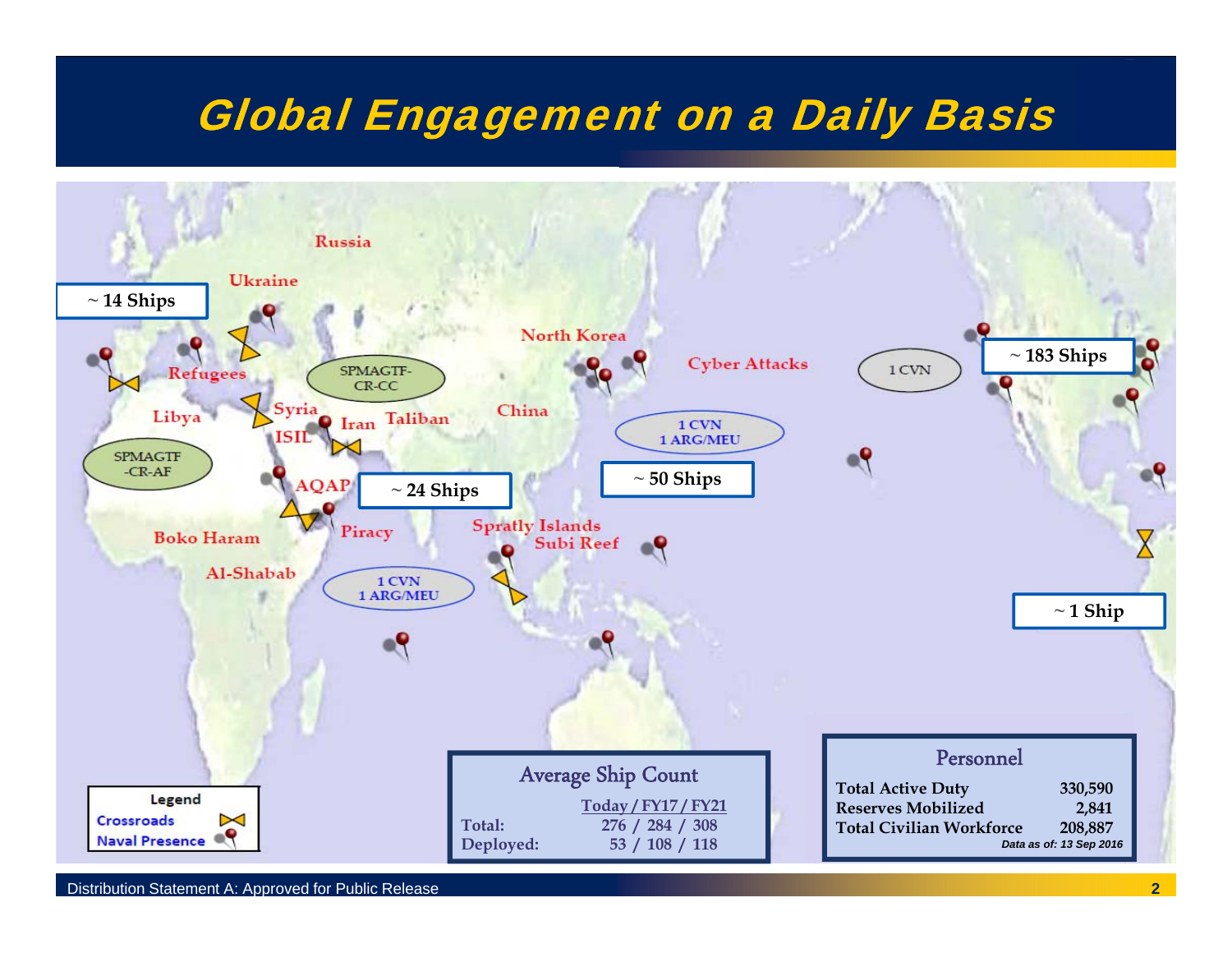## Executing Navy Priorities



#### **CNO**

- **Strengthen Naval Power At & From the Sea**
- **Achieve High Velocity Learning**
- **Strengthen Our Navy Team for the Future**
- **Expand & Strengthen our Network of Partners**

#### **ASN(RDA)**

- **Getting the Requirements Right**
- **Making Every Dollar Count**
- **Performing to Plan**
- **Minding a Healthy Industrial Base**
- **Strengthening Acquisition Workforce**



*Surface Fleet from cradle to grave.*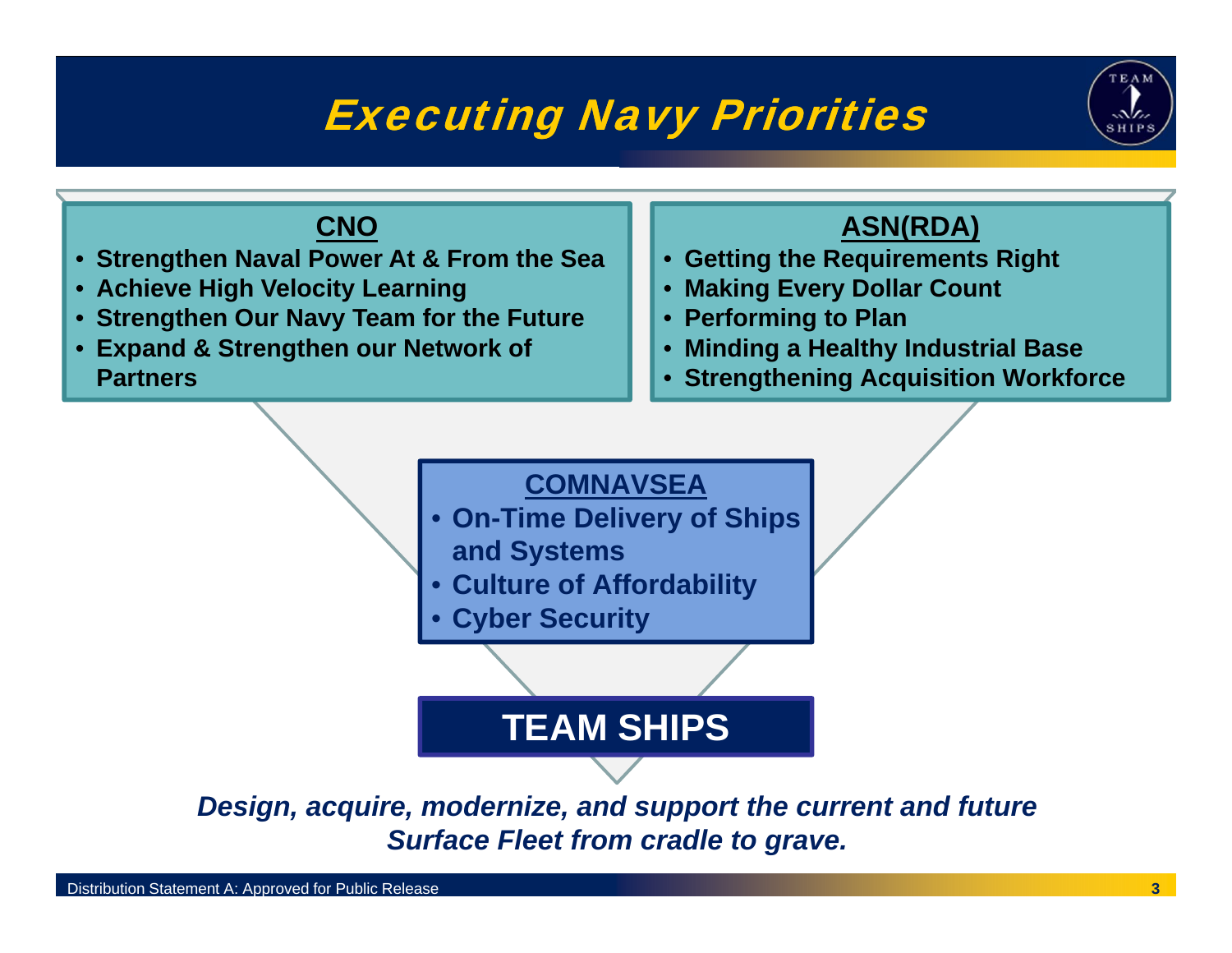# Team Ships Focus Areas



#### **Affordable, Effective Management of Programs**

- **Reduce program costs while meeting Warfighter requirements.**
- **Work with Fleet and Industry stakeholders for innovative solutions that more affordably acquire and maintain the surface fleet.**

#### **Effective Life Cycle Management for Surface Ships**

- **Maintain life cycle perspective in carrying out "Cradle to Grave" responsibilities for surface ships and craft.**
- **Lead collaboration across organization boundaries to resolve ship life cycle issues.**

#### **Fleet Introduction and Training**

- **Provide new ships and systems that enter the Fleet with the highest level of material readiness.**
- **Ensure pre-commissioning units and in-service ships are adequately equipped and Sailors trained to operate and maintain the delivered systems.**
- **Provide training, documentation, equipment, and tools to the shore activities that are vital in operating and maintaining ships and ship systems.**

#### **Adaptable Workforce and Talent Management**

- **Promote individual and organization behaviors that enable knowledge sharing, innovation, and constructive results.**
- **Promote a work environment and culture of improving communication and morale.**
- **Increase knowledge sharing and formal training opportunities for all personnel levels.**
- **Lead the transition to Acquisition Demo personnel management system.**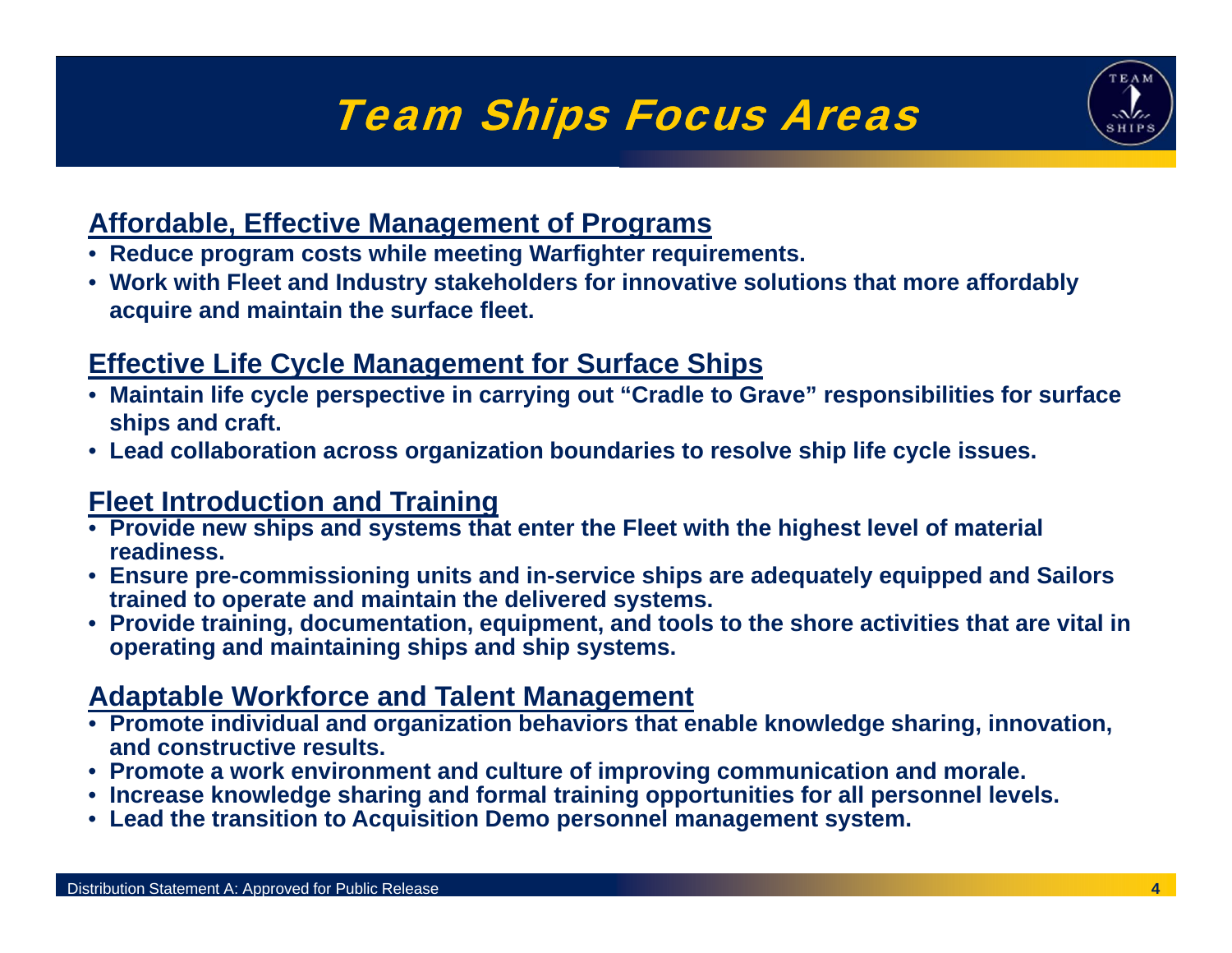



Expeditionary Warfare **Conference** 

### "Navy Shipbuilding in Support of Expeditionary Warfare"

Mr. Jay Stefany Executive Director, Amphibious and Auxiliary Ships, PEO Ships

October 12, 2016